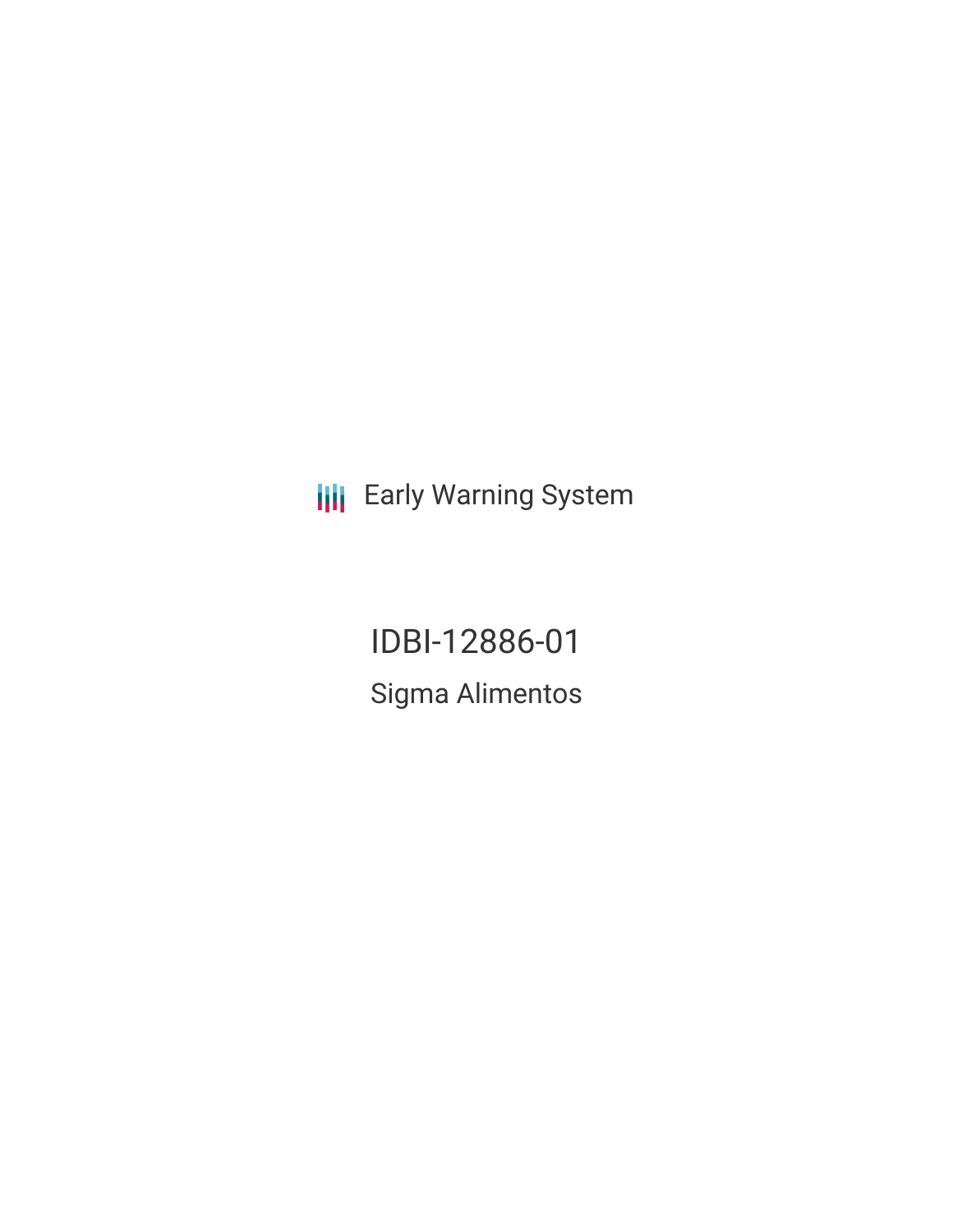

## **Quick Facts**

| <b>Countries</b>               | Costa Rica, Dominican Republic, Ecuador, El Salvador, Guatemala, Honduras, Mexico, Nicaragua, Peru |  |  |  |  |
|--------------------------------|----------------------------------------------------------------------------------------------------|--|--|--|--|
| <b>Financial Institutions</b>  | IDB Invest (IDBI)                                                                                  |  |  |  |  |
| <b>Status</b>                  | Proposed                                                                                           |  |  |  |  |
| <b>Bank Risk Rating</b>        | B                                                                                                  |  |  |  |  |
| <b>Voting Date</b>             | 2019-12-13                                                                                         |  |  |  |  |
| <b>Borrower</b>                | Sigma Alimentos, S.A. de C.V.                                                                      |  |  |  |  |
| <b>Sectors</b>                 | Agriculture and Forestry, Industry and Trade                                                       |  |  |  |  |
| <b>Investment Type(s)</b>      | Loan                                                                                               |  |  |  |  |
| <b>Investment Amount (USD)</b> | $$50.00$ million                                                                                   |  |  |  |  |
| <b>Loan Amount (USD)</b>       | $$50.00$ million                                                                                   |  |  |  |  |
| <b>Project Cost (USD)</b>      | $$50.00$ million                                                                                   |  |  |  |  |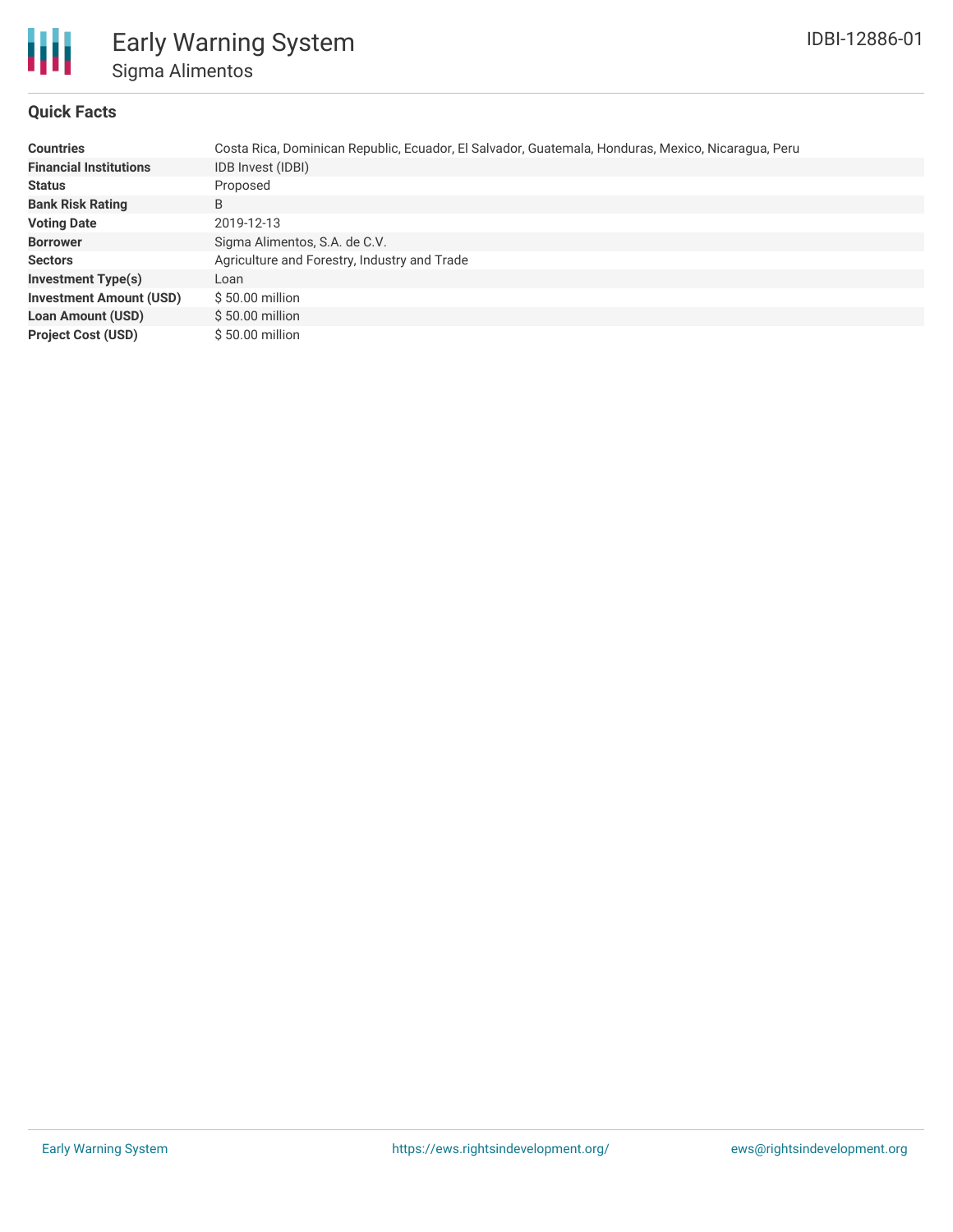

# **Project Description**

According to the Bank's website, this project finances a discount facility for IDB Invest's purchase of accounts that are confirmed by subsidiaries of Sigma Alimentos SA de CV.

This project aims to support Sigma's supplier base in countries in Latin America and the Caribbean that lack supplier finance programmes for the purchase of accounts payable to suppliers, including Small and Medium Enterprises.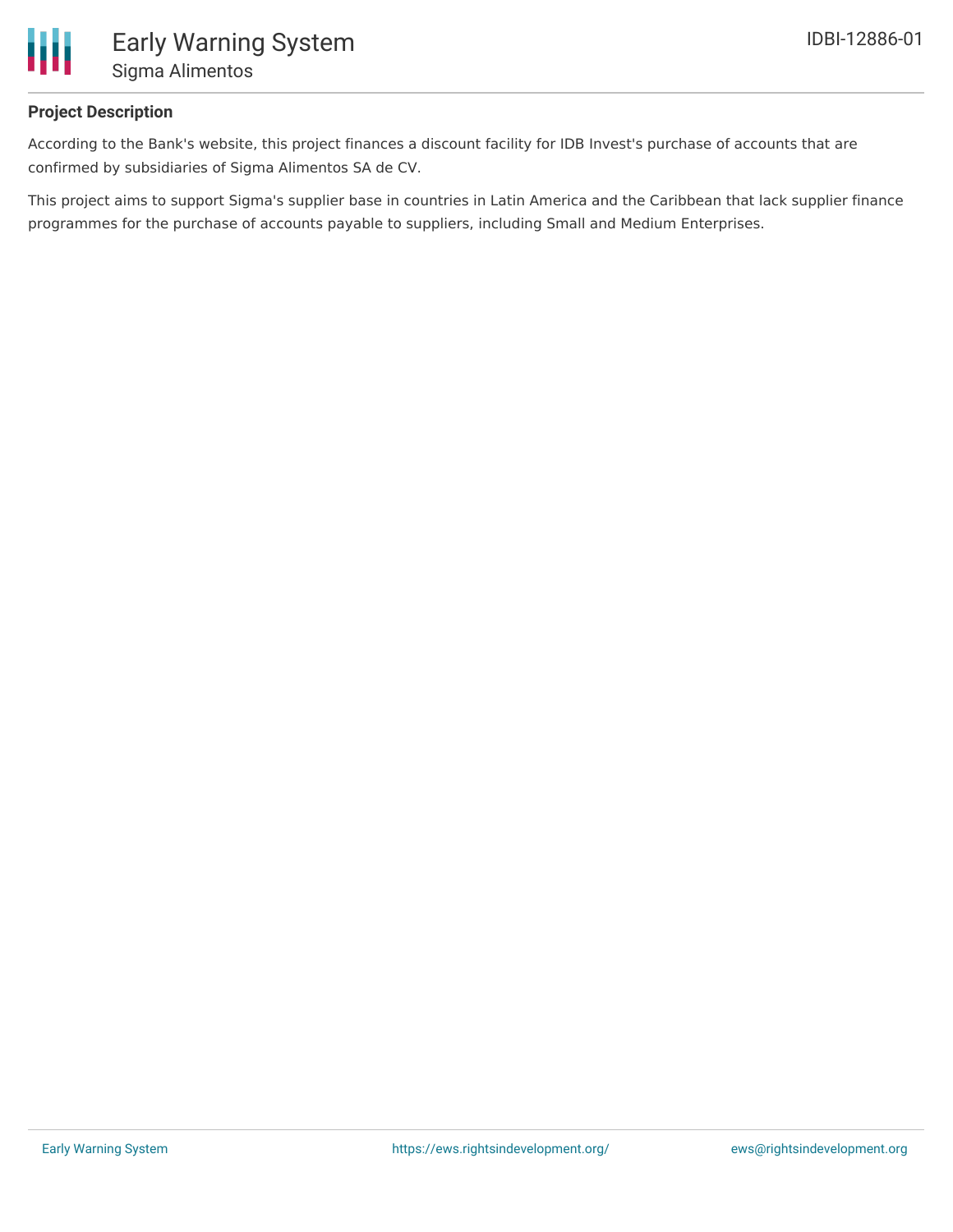### **People Affected By This Project**

### 1. Scope of the Environmental and Social Review

IDB Invest's environmental and social review included meetings and telephone calls with Sigma Alimentos' management teams in Mexico, as well as with the persons responsible for the environment, sustainability, human resources, and the Company's supply chain. The review included an analysis of the Company's environmental and social management process and its approach to supply chain management.

The Due Diligence Process included a review of supplementary information, such as environmental management policies, plans, manuals, and procedures; the human resources (HR) policy; occupational health and safety (OHS) programs; information on waste management (both non-hazardous and hazardous or special management waste); monitoring and review of ambient conditions in the workplace (e.g. air emissions, noise, and effluents); and emergency response plans, among the most important

Given the nature of this financing, the review focused on: i) environmental and social management, and the labor and working conditions of Sigma; and ii) the evaluation of Sigma suppliers' management programs and their fulfillment of basic environmental and social requirements pursuant to the regulations of the country in which they are located.

### 2. Environmental and Social Categorization and Reationale

This is a Category B operation under the IDB Invest Environmental and Social Sustainability Policy, as its possible environmental and social (E&S) risks and impacts are, overall, limited, mostly reversible, and subject to being managed by measures that are readily available with current technologies and whose implementation is feasible within the context of the operation.

The Project will trigger the following Performance Standards (PS):

3. Environmental and Social Context

Sigma, a subsidiary of Grupo Alfa incorporated in 1971 in Mexico, is a leading multinational company in the food industry, which produces, markets and distributes quality brand-name foods, including cold meats, cheese, yogurt and other refrigerated and frozen food. Sigma has a diversified portfolio of leading brands and operates 69 plants in 18 countries in four key regions: Mexico, Europe, the United States of America (USA) and Latin America (LATAM).

Sigma distributes its products through: (i) a modern channel of supermarkets, hypermarkets, and convenience stores; (ii) a traditional channel of grocery stores, traditional butchers, and wholesalers; and (iii) a food service channel for hotels, restaurants, hospitals, etc. Globally, the Company has 69 manufacturing plants, 208 distribution centers, more than 640,000 points of sale, more than 7,900 reefer vehicles and a workforce of more than 45,000 employees from more than 60 nationalities, of which 39% are women.

Sigma has the following products categories: i) cold and matured meats (sausages and hot dogs, among others) whose principal raw materials are pork, beef, and poultry, which represented 77% of consolidated sales in 2018; ii) dairy products (cheeses, yogurt and other milk by-products), which are marketed mainly in Mexico, Central America, South America and the Caribbean, and which accounted for 18% of consolidated sales in 2018; and (iii) other refrigerated products, including pizzas, stuffed breasts, taquitos, etc., which represented 5% of consolidated sales in 2018.

4. Environmental Risks and Impacts and Proposed Mitigation aned Compensation Measures

- 4.1 Assessment and Management of Environmental and Social Risks and Impacts
- 4.1.a Environmental and Social Assessment and Management System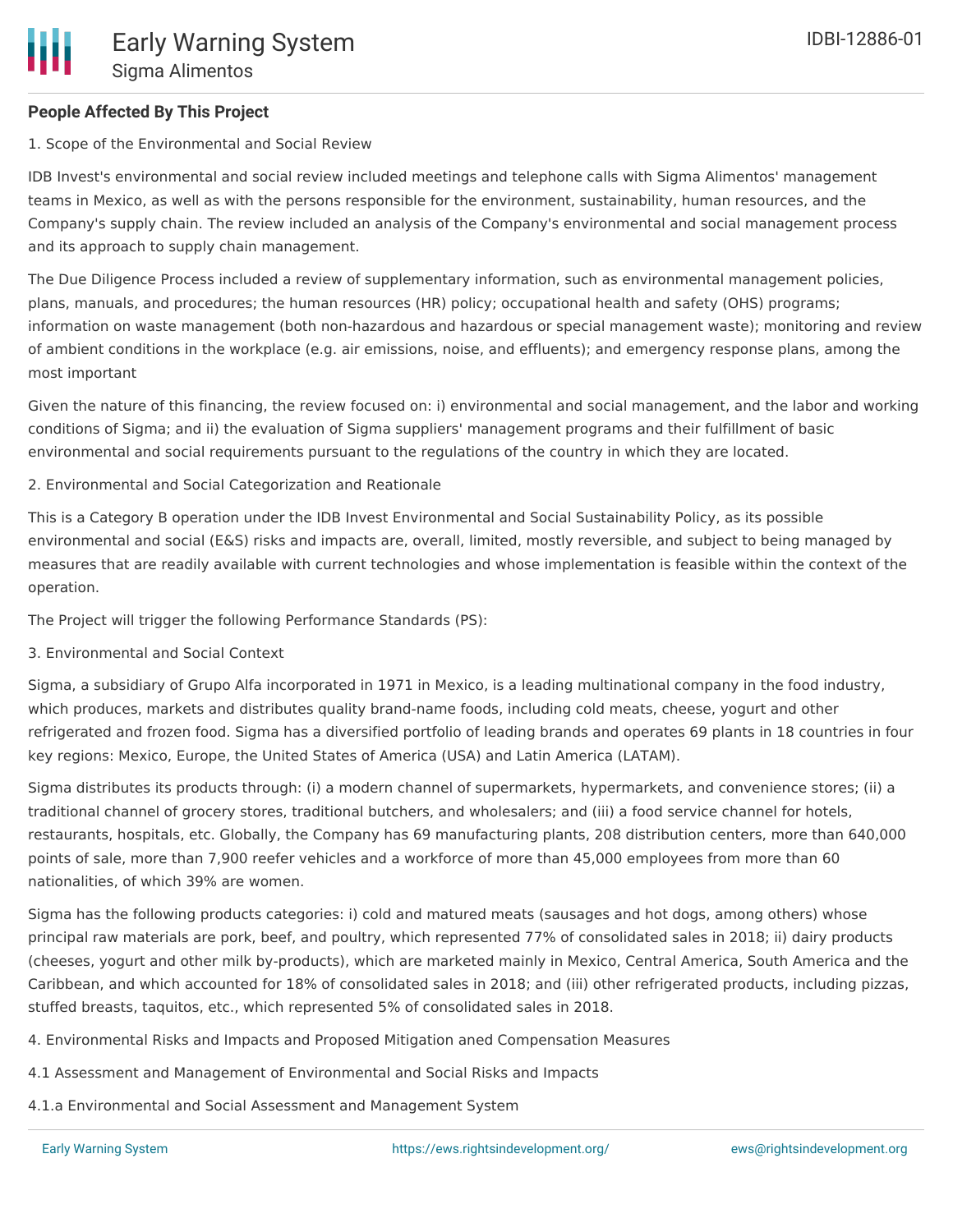

# **Investment Description**

• IDB Invest (IDBI)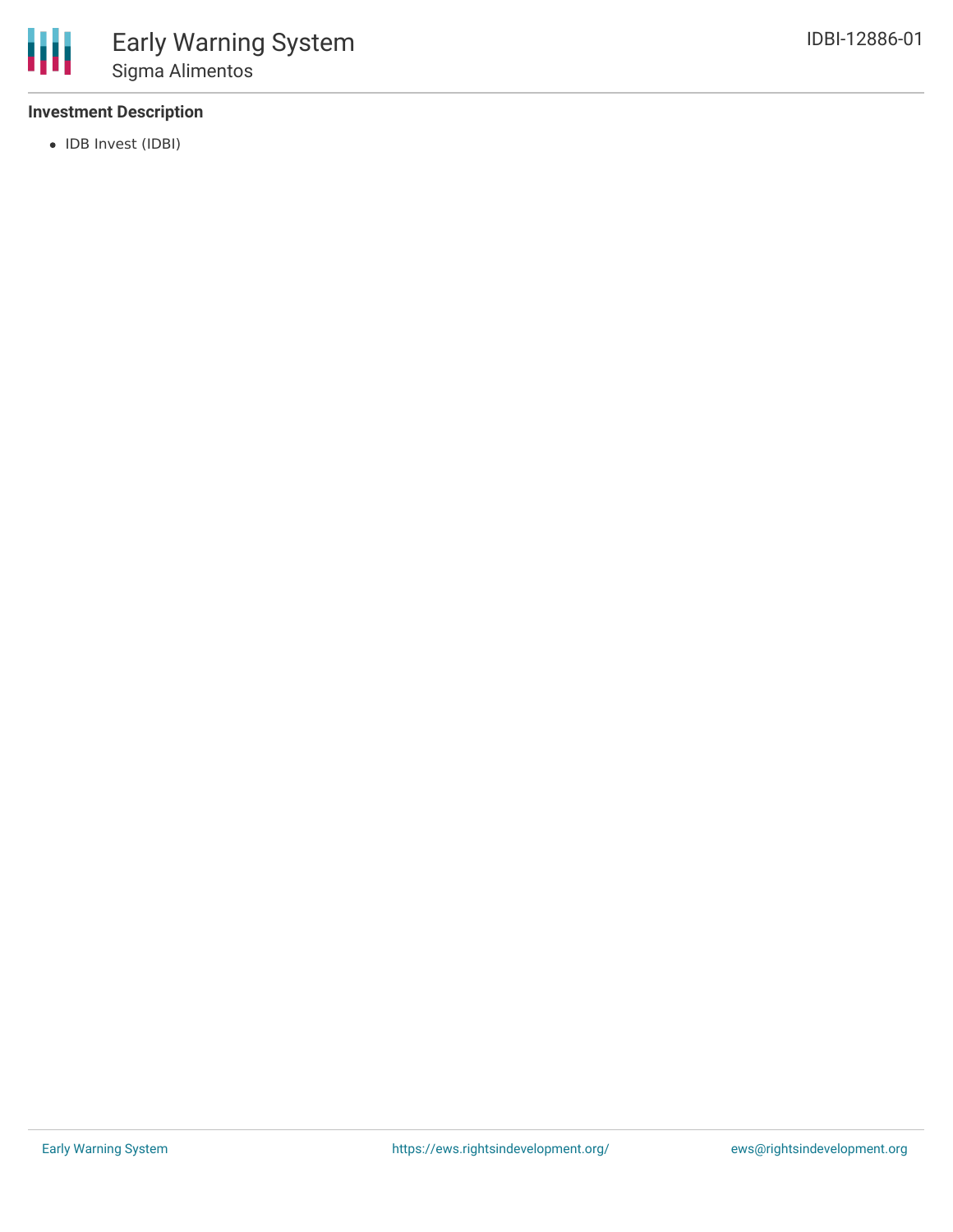

| <b>Private Actor 1</b> | <b>Private Actor</b><br><sup>1</sup> Role | <b>Private Actor</b><br>1 Sector | <b>Relation</b> | <b>Private Actor 2</b>   | <b>Private Actor</b><br>2 Role | <b>Private Actor</b><br>2 Sector |  |
|------------------------|-------------------------------------------|----------------------------------|-----------------|--------------------------|--------------------------------|----------------------------------|--|
| $\sim$                 | $\sim$                                    | $\sim$                           | $\sim$          | Sigma Alimentos SA de CV | Client                         | $\overline{\phantom{a}}$         |  |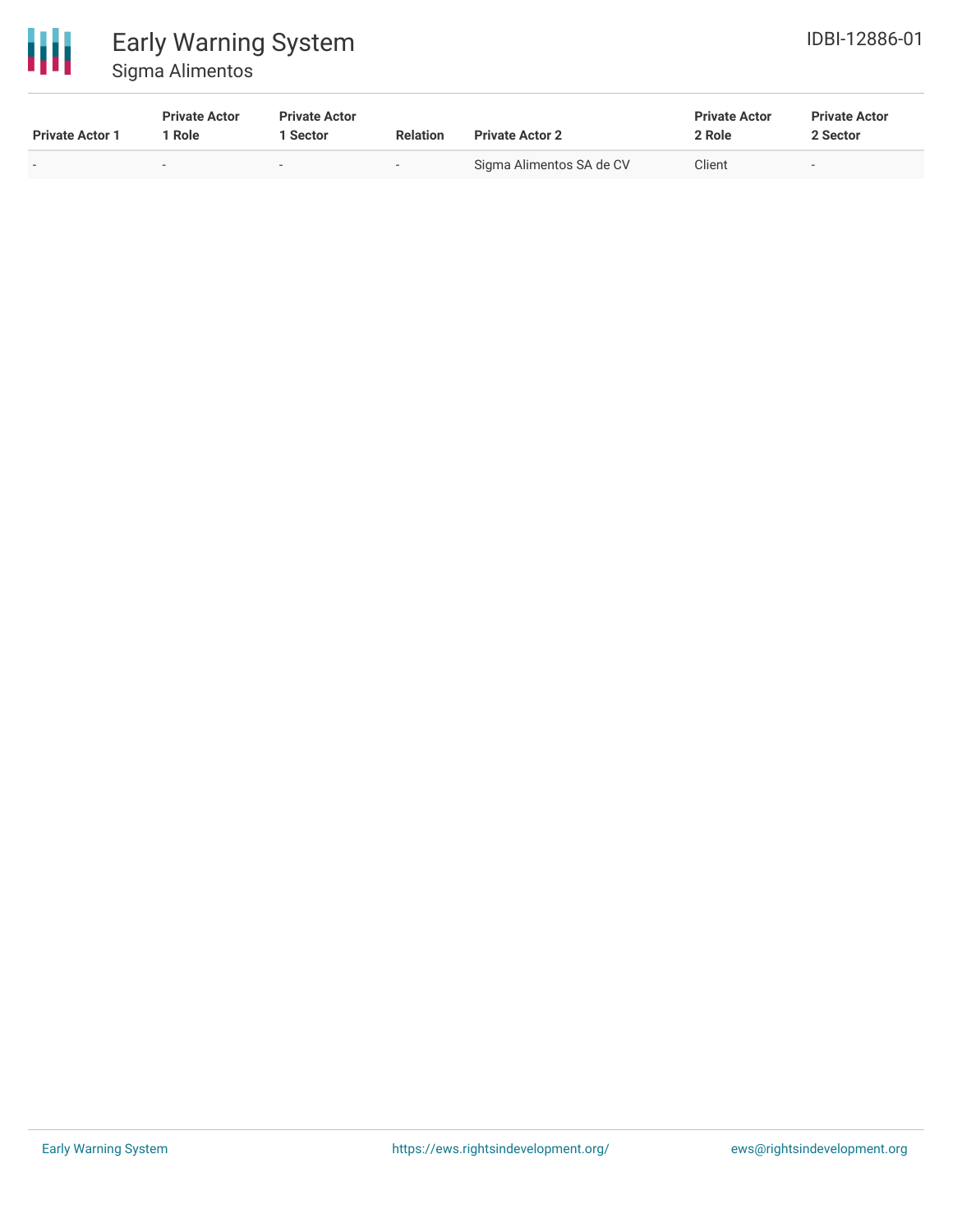

## **Contact Information**

### **Client Contact**

Gerardo Guerra Corporate Treasurer [+52] 81 8748 9221

#### [gguerraq@sigma-alimentos.com](mailto:gguerraq@sigma-alimentos.com)

#### **ACCOUNTABILITY MECHANISM OF IADB**

The Independent Consultation and Investigation Mechanism (MICI) is the independent complaint mechanism and fact-finding body for people who have been or are likely to be adversely affected by an Inter-American Development Bank (IDB) or Inter-American Investment Corporation (IIC)-funded project. If you submit a complaint to MICI, they may assist you in addressing the problems you raised through a dispute-resolution process with those implementing the project and/or through an investigation to assess whether the IDB or IIC is following its own policies for preventing or mitigating harm to people or the environment. You can submit a complaint by sending an email to MICI@iadb.org. You can learn more about the MICI and how to file a complaint at http://www.iadb.org/en/mici/mici,1752.html (in English) or http://www.iadb.org/es/mici/mici,1752.html (Spanish).